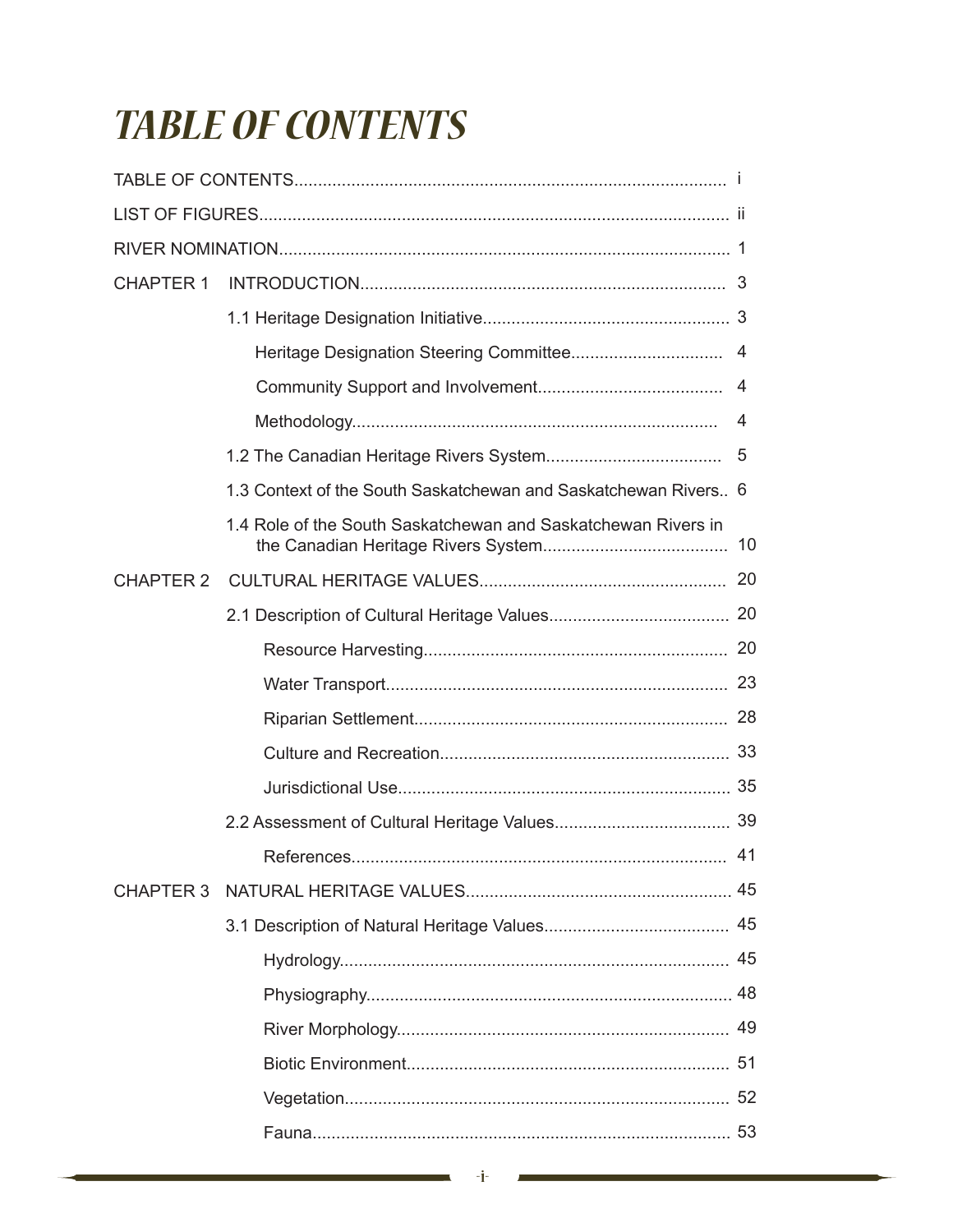## *LIST OF FIGURES AND TABLES*

| Table 1. 1 South Saskatchewan and Saskatchewan Rivers Cultural Heritage Theme |  |
|-------------------------------------------------------------------------------|--|
|                                                                               |  |
|                                                                               |  |
|                                                                               |  |
| Figure 2.4 Unidentified man on board the Half-Breed Commisioneers' York boat, |  |
|                                                                               |  |
|                                                                               |  |
|                                                                               |  |
|                                                                               |  |
|                                                                               |  |
|                                                                               |  |